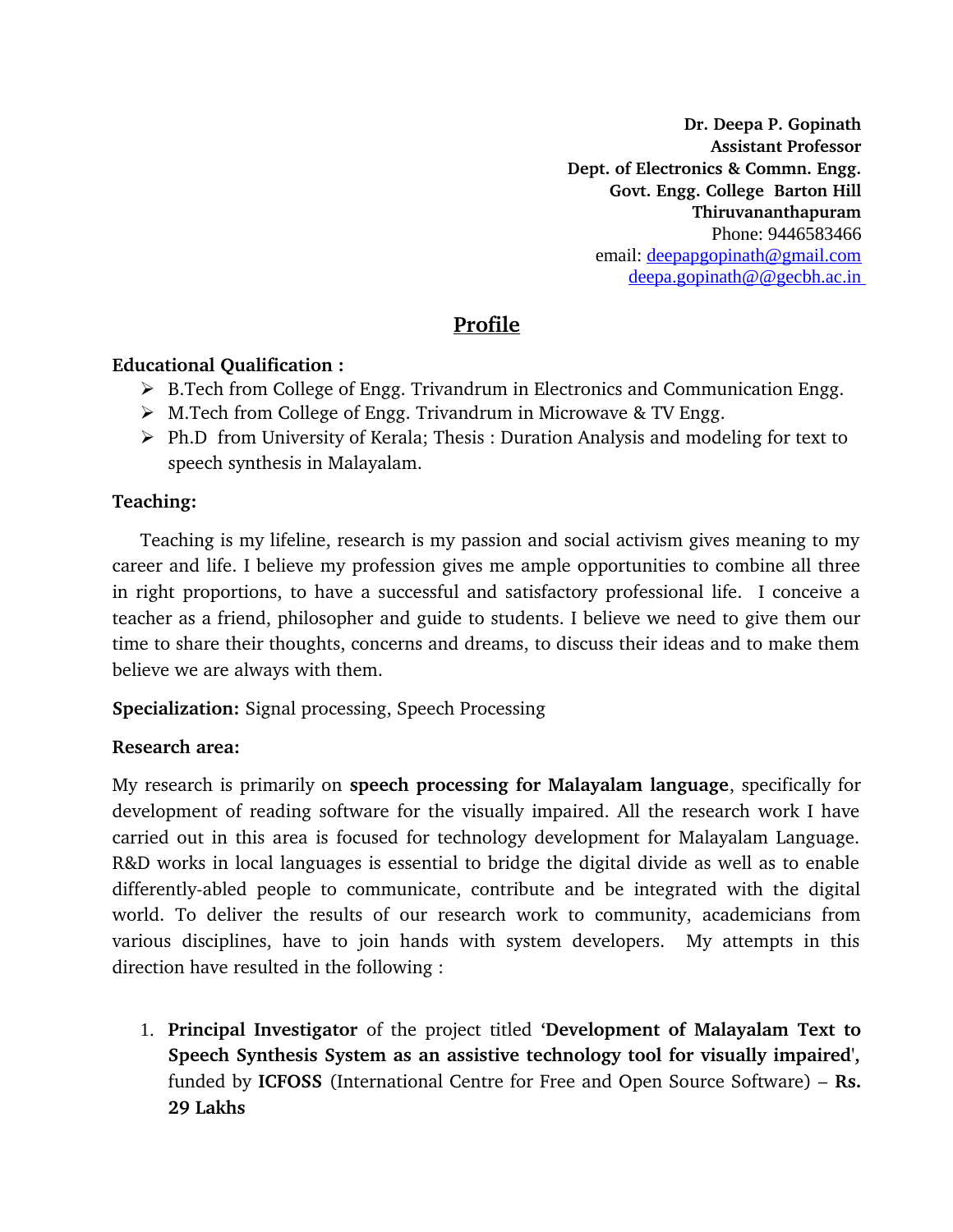- 2. **Mentor**, **Google Summer of Code (GSOC 2016),** for the project 'Speech recognition using Sphinx', with **Swatanthra Malayalam Computing (SMC)** as mentoring organization.
- 3. Contributed to the **development of Text to speech synthesis system in Malayalam using** FESTIVAL speech engine, developed by **SPACE.**
- 4. **Developed linguistic rules for Malayalam** to be used in Text to speech synthesis system, in the 2 day language computing workshop held at Calicut University and participated by language experts, computational linguists, software developers and free-software developers.
- 5. **Framed rules and exceptions for the synthesis of numbers in Malayalam**, in the speech synthesis system called e-speak, which is a multi-lingual software, used by the blind people of our state as a reading software. E-speak is a speech engine developed by Jonathan Duddington, to be used for different languages. He developed a system for Malayalam as well. I along with my M.Tech student contributed to correct the pronunciation of Malayalam speech. Mr. Duddington accepted our suggestions and **released a new version of e-speak, including our rule set.**
- 6. **Guided a project for developing a 'GPS based navigation system for visually impaired'** funded by CERD.
- 7. Member, **Swatanthra Malayalam Computing (SMC),** a group of professionals working for the development of language and speech computing for Malayalam

### **Publications :**

- **Books :** Expert for the preparation of Text book of Electronics, Class XI, Kerala State Syllabus published by SCERT.
- **Book chapter :** "Analogy in the prosodic level of synthetic language production", New Perspectives in Linguistics, Silver Jubilee Commemoration volume, Prof. C. Sivashanmugam, Department of Linguistics, Bharathiar University, Coimbatore.
- **No. of papers published in Journal / Conference:** 
	- **International Journal : 2 International Conference : 20 National Journal : 2 National Conference** : 17

## **Talks/ Conferences :**

- 1. Delivered a **lecture on 'Memory Prediction Framework'** at **University of Campinas, Brazil**
- 2. Presented papers in 3 International Conferences:
	- *'Modeling of vowel duration in Malayalam speech using probability distribution'*, Fourth International Conference on Speech Prosody - **SPEECH PROSODY 2008 at Campinas, Brazil,** May 6th to 9th, 2008 (organized by Special